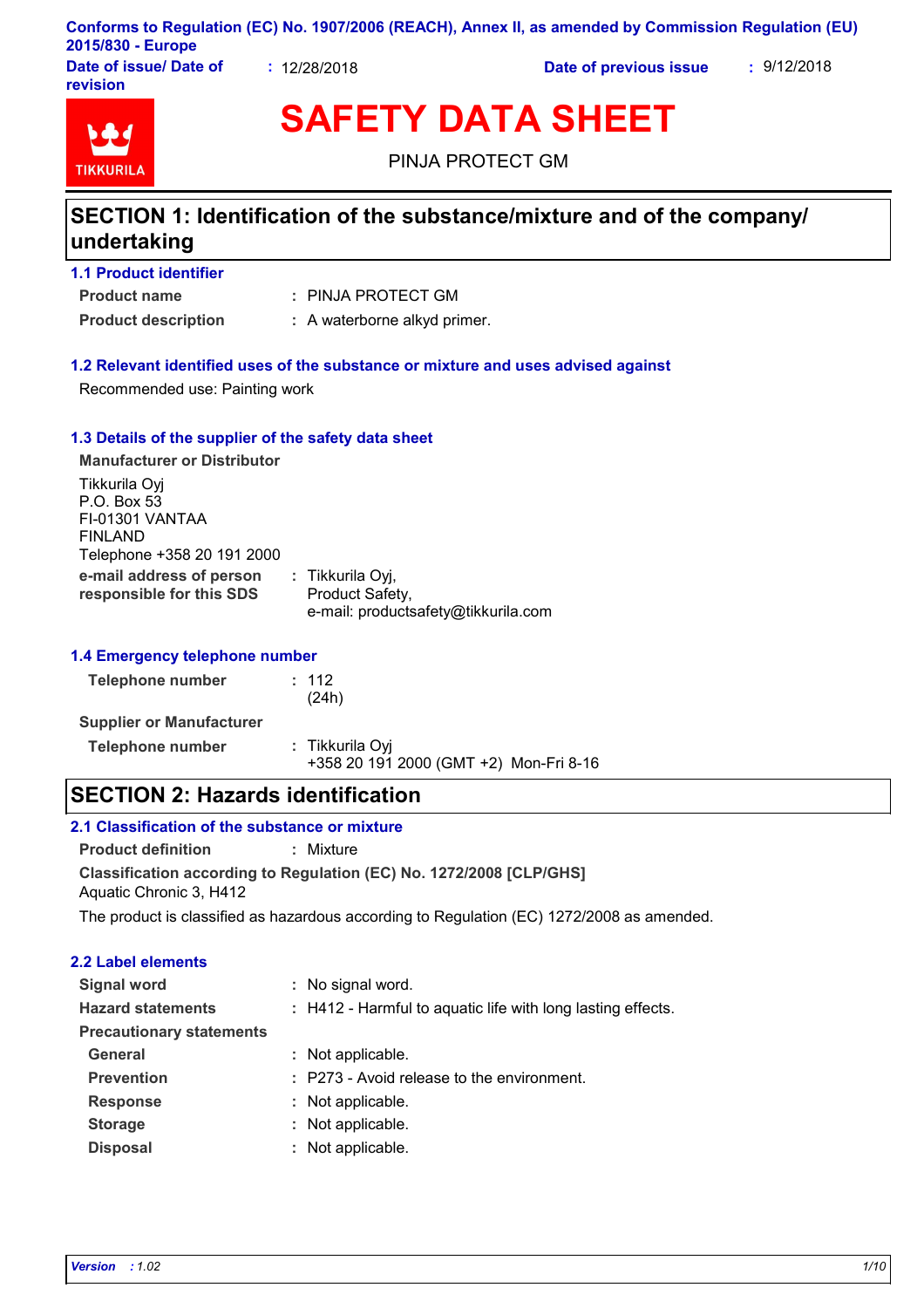| Date of issue/Date of revision        | 28.12.2018 Date of previous issue                                                                                                                                                                                                                                                                                                                     | 12.09.2018. | <b>PINJA PROTECT GM</b> |  |
|---------------------------------------|-------------------------------------------------------------------------------------------------------------------------------------------------------------------------------------------------------------------------------------------------------------------------------------------------------------------------------------------------------|-------------|-------------------------|--|
| <b>Supplemental label</b><br>elements | : Contains 1,2-benzisothiazol-3(2H)-one (BIT), reaction mass of: 5-chloro-2-methyl-<br>4-isothiazolin-3-one [EC no. 247-500-7] and 2-methyl-2H-isothiazol-3-one [EC no.<br>220-239-6] (3:1) (C(M)IT/MIT (3:1)), 4,5-dichloro-2-octyl-2H-isothiazol-3-one<br>(DCOIT) and 3-iodo-2-propynyl butylcarbamate (IPBC). May produce an allergic<br>reaction. |             |                         |  |
|                                       | Wear protective gloves.                                                                                                                                                                                                                                                                                                                               |             |                         |  |
| Troatod articlos                      |                                                                                                                                                                                                                                                                                                                                                       |             |                         |  |

#### **Treated articles**

This product contains a biocidal product for the preservation of the product during storage. Contains  $C(M)IT/MIT$  (3:1).

#### **2.3 Other hazards**

**Other hazards which do : not result in classification** : None known.

## **SECTION 3: Composition/information on ingredients**

|                                                                                                                                                                             |                                                               |               | <b>Classification</b>                                                                                                                                                                                                                                     |              |
|-----------------------------------------------------------------------------------------------------------------------------------------------------------------------------|---------------------------------------------------------------|---------------|-----------------------------------------------------------------------------------------------------------------------------------------------------------------------------------------------------------------------------------------------------------|--------------|
| <b>Product/ingredient</b><br>name                                                                                                                                           | <b>Identifiers</b>                                            | $\frac{9}{6}$ | <b>Regulation (EC) No.</b><br>1272/2008 [CLP]                                                                                                                                                                                                             | <b>Notes</b> |
| 3-lodo-2-propynyl butylcarbamate<br>(IPBC)                                                                                                                                  | REACH #: 01-2120762115-60<br>EC: 259-627-5<br>CAS: 55406-53-6 | $\leq 0.3$    | Acute Tox. 4, H302<br>Acute Tox. 3, H331<br>Eye Dam. 1, H318<br>Skin Sens. 1, H317<br>STOT RE 1, H372 (larynx)<br>Aquatic Acute 1, H400 (M=10)<br>Aquatic Chronic 1, H410 (M=1)                                                                           |              |
| 4,5-dichloro-2-octyl-2H-isothiazol-<br>3-one (DCOIT)                                                                                                                        | EC: 264-843-8<br>CAS: 64359-81-5                              | < 0.1         | Acute Tox. 4, H302<br>Acute Tox. 4, H312<br>Acute Tox. 2, H330<br>Skin Corr. 1C, H314<br>Skin Sens. 1A, H317<br>STOT SE 3, H335<br>Aquatic Acute 1, H400 (M=100)<br>Aquatic Chronic 1, H410 (M=10)                                                        |              |
| 1,2-benzisothiazol-3(2H)-one (BIT)                                                                                                                                          | EC: 220-120-9<br>CAS: 2634-33-5                               | < 0.05        | Acute Tox. 4, H302<br>Skin Irrit. 2, H315<br>Eye Dam. 1, H318<br>Skin Sens. 1, H317<br>Aquatic Acute 1, H400 (M=1)<br>Aquatic Chronic 2, H411                                                                                                             |              |
| reaction mass of: 5-chloro-2-methyl-<br>4-isothiazolin-3-one [EC no.<br>247-500-7] and 2-methyl-2H-<br>isothiazol-3-one [EC no. 220-239-6]<br>$(3:1)$ (C(M)IT/MIT $(3:1)$ ) | CAS: 55965-84-9                                               | < 0.0015      | Acute Tox. 3, H301<br>Acute Tox. 3, H311<br>Acute Tox. 3, H331<br>Skin Corr. 1B, H314<br>Skin Sens. 1, H317<br>Aquatic Acute 1, H400 (M=1)<br>Aquatic Chronic 1, H410 (M=1)<br>See Section 16 for the full<br>text of the H statements<br>declared above. |              |

There are no additional ingredients present which, within the current knowledge of the supplier, are classified and contribute to the classification of the substance and hence require reporting in this section.

There are no additional ingredients present which, within the current knowledge of the supplier and in the concentrations applicable, are classified as hazardous to health or the environment, are PBTs or vPvBs or have been assigned a workplace exposure limit and hence require reporting in this section.

Occupational exposure limits, if available, are listed in Section 8.

Notes, if applicable, refer to Notes given in Annex VI of 1272/2008/EC.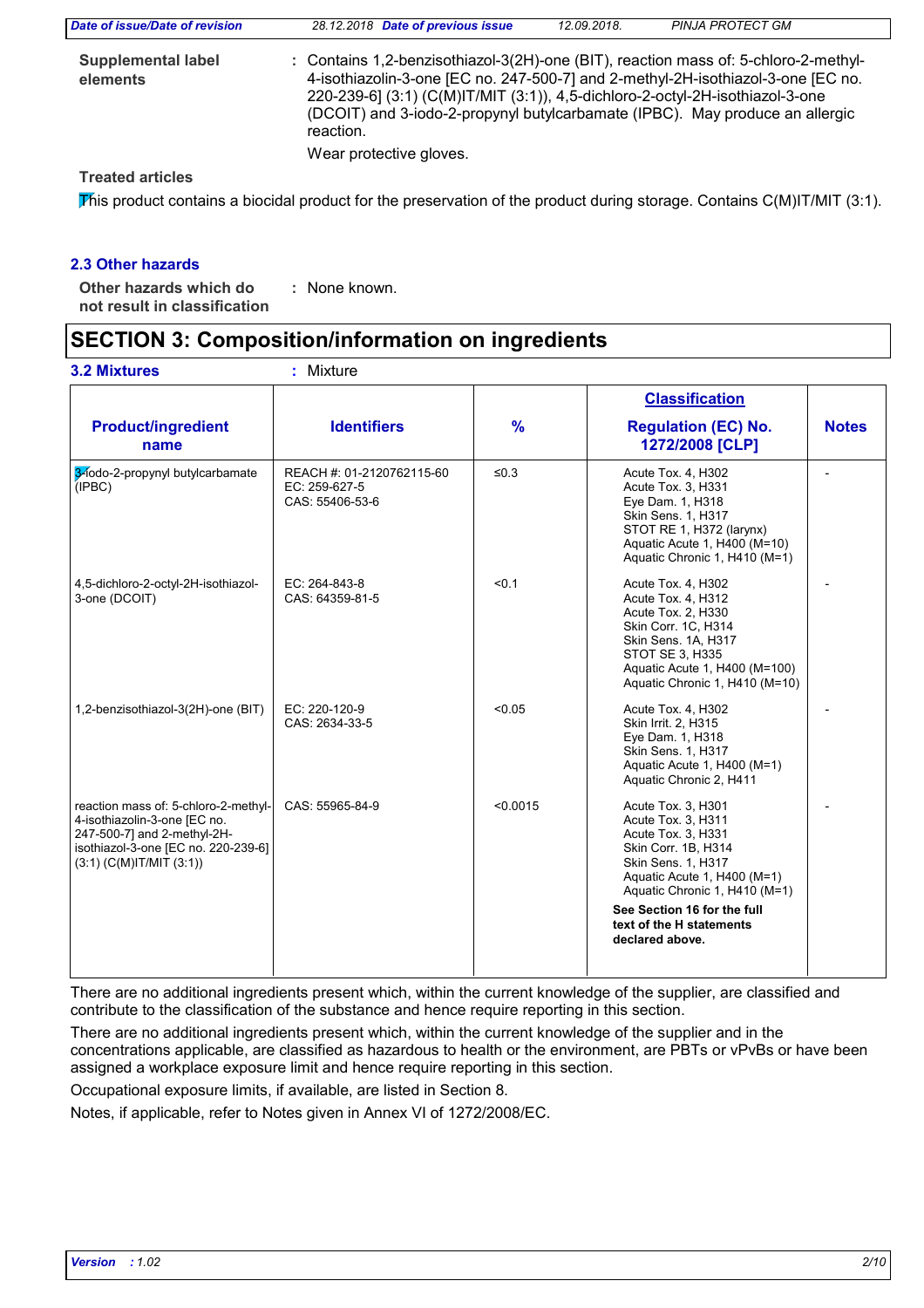## **SECTION 4: First aid measures**

| 4.1 Description of first aid measures |                                                                                                                                                                                                      |
|---------------------------------------|------------------------------------------------------------------------------------------------------------------------------------------------------------------------------------------------------|
| General                               | : In all cases of doubt, or when symptoms persist, seek medical attention. Show this<br>safety data sheet or label to the doctor if possible.                                                        |
| Eye contact                           | : Check for and remove any contact lenses. Immediately flush eyes with plenty of<br>lukewarm water, keeping eyelids open. Continue to rinse for at least 10 minutes.                                 |
| <b>Inhalation</b>                     | : Remove to fresh air.                                                                                                                                                                               |
| <b>Skin contact</b>                   | : Wash skin thoroughly with soap and water or use recognized skin cleanser. Do<br>NOT use solvents or thinners.                                                                                      |
| Ingestion                             | : If accidentally swallowed rinse the mouth with plenty of water (only if the person is<br>conscious). If significant amounts have been swallowed or if symptoms persist,<br>seek medical attention. |

## **4.2 Most important symptoms and effects, both acute and delayed**

See Section 11 for more detailed information on health effects and symptoms.

Contains:

1,2-benzisothiazol-3(2H)-one (BIT) reaction mass of: 5-chloro-2-methyl-4-isothiazolin-3-one [EC no. 247-500-7] and 2-methyl-2H-isothiazol-3-one [EC no. 220-239-6] (3:1) (C(M)IT/MIT (3:1)) 3-iodo-2-propynyl butylcarbamate (IPBC) 4,5-dichloro-2-octyl-2H-isothiazol-3-one (DCOIT) May produce an allergic reaction.

#### **4.3 Indication of any immediate medical attention and special treatment needed**

None.

## **SECTION 5: Firefighting measures**

#### **5.1 Extinguishing media**

| <b>Suitable extinguishing</b><br>media                                               | : Use an extinguishing agent suitable for the surrounding fire. Recommended:<br>Alcohol resistant foam, $CO2$ , powders or water spray/mist.                                                                                                     |
|--------------------------------------------------------------------------------------|--------------------------------------------------------------------------------------------------------------------------------------------------------------------------------------------------------------------------------------------------|
| Unsuitable extinguishing<br>media                                                    | : Do not use a direct water jet that could spread the fire.                                                                                                                                                                                      |
| 5.2 Special hazards arising from the substance or mixture                            |                                                                                                                                                                                                                                                  |
| Hazards from the<br>substance or mixture                                             | : This product is not classified as flammable. Fire will produce dense black smoke.<br>Exposure to decomposition products may cause a health hazard.                                                                                             |
| <b>Hazardous combustion</b><br>products                                              | : When exposed to high temperatures, hazardous decomposition products may be<br>produced, such as carbon monoxide and dioxide, smoke, oxides of nitrogen etc.                                                                                    |
| 5.3 Advice for firefighters                                                          |                                                                                                                                                                                                                                                  |
| <b>Special protective actions</b><br>for fire-fighters                               | : Use water spray to keep fire-exposed containers cool. This material is hazardous to<br>aquatic organisms. Fire water contaminated with this material must be contained<br>and prevented from being discharged to any waterway, sewer or drain. |
| <b>Special protective</b><br>equipment for fire-fighters                             | : Appropriate breathing apparatus may be required.                                                                                                                                                                                               |
| <b>SECTION 6: Accidental release measures</b>                                        |                                                                                                                                                                                                                                                  |
| <b>6.1 Personal precautions,</b><br>protective equipment and<br>emergency procedures | : Refer to protective measures listed in sections 7 and 8.                                                                                                                                                                                       |

#### **6.2 Environmental precautions** Hazardous to aquatic environment. Do not allow to enter drains, water courses or **:** soil.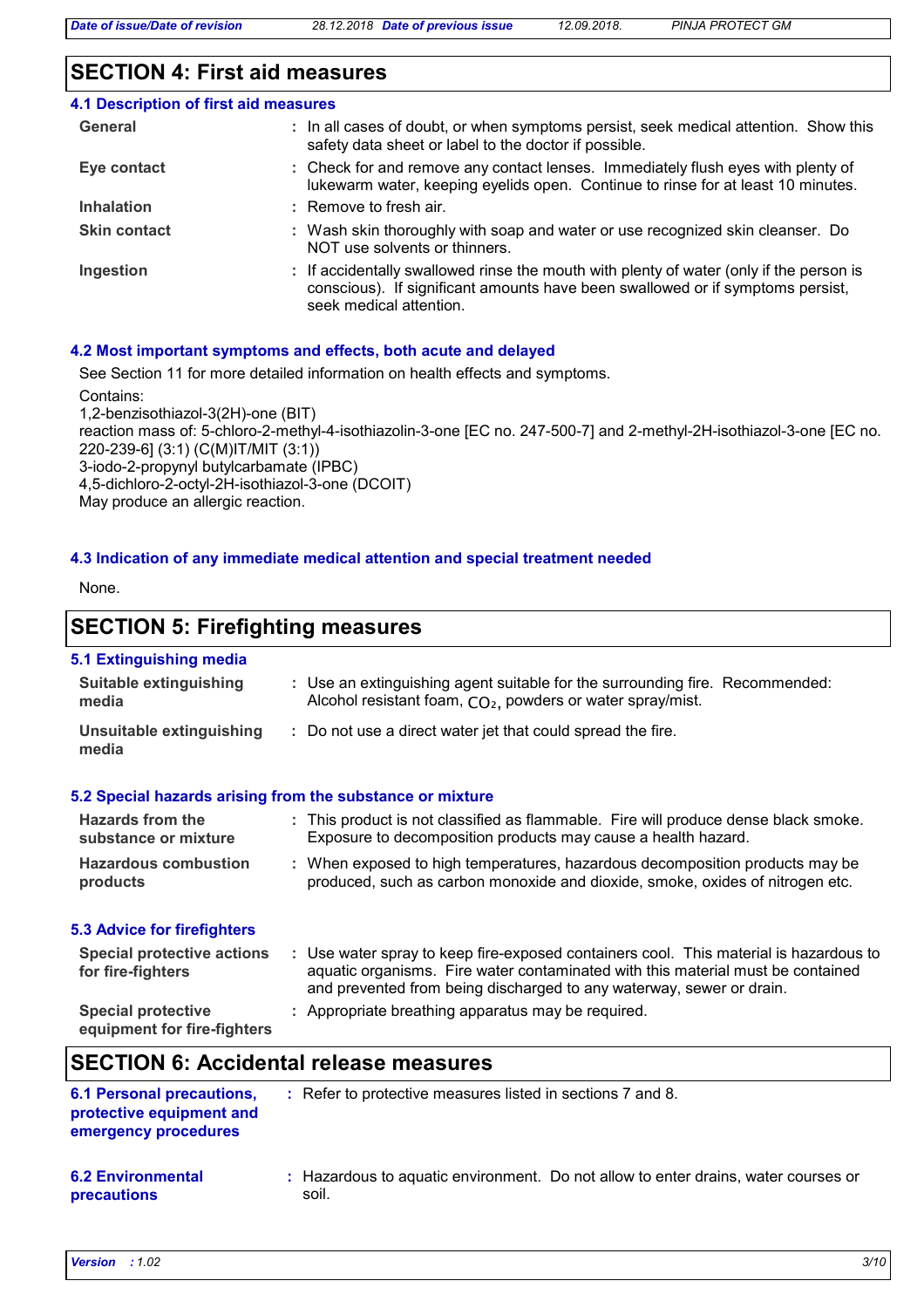| Date of issue/Date of revision                                         | 28.12.2018 Date of previous issue                                                                                                                                                                                                                                        | 12.09.2018. | <b>PINJA PROTECT GM</b> |  |  |
|------------------------------------------------------------------------|--------------------------------------------------------------------------------------------------------------------------------------------------------------------------------------------------------------------------------------------------------------------------|-------------|-------------------------|--|--|
| <b>6.3 Methods and materials</b><br>for containment and<br>cleaning up | : Contain and collect spillage with non-combustible, absorbent material e.g. sand,<br>earth, vermiculite or diatomaceous earth and place in container for disposal<br>according to local regulations. Preferably clean with water or detergent. Avoid using<br>solvents. |             |                         |  |  |
| 6.4 Reference to other<br><b>sections</b>                              | : See Section 1 for emergency contact information.<br>See Section 13 for additional waste treatment information.                                                                                                                                                         |             |                         |  |  |
| <b>SECTION 7: Handling and storage</b>                                 |                                                                                                                                                                                                                                                                          |             |                         |  |  |

| 7.1 Precautions for safe<br>handling                                                 | : Skin contact with the product and exposure to spray mist and vapor should be<br>avoided. Avoid contact with skin and eyes. Avoid inhalation of dust from sanding.<br>See Section 8 for information on appropriate personal protective equipment. Eating,<br>drinking and smoking should be prohibited in areas where this material is handled<br>and stored. Wash hands before breaks and immediately after handling the product.<br>Avoid release to the environment. |
|--------------------------------------------------------------------------------------|--------------------------------------------------------------------------------------------------------------------------------------------------------------------------------------------------------------------------------------------------------------------------------------------------------------------------------------------------------------------------------------------------------------------------------------------------------------------------|
| <b>7.2 Conditions for safe</b><br>storage, including any<br><b>incompatibilities</b> | : Store away from direct sunlight in a dry, cool and well-ventilated area, away from<br>incompatible materials (see Section 10). Keep container tightly closed. Containers<br>that have been opened must be carefully resealed and kept upright to prevent<br>leakage. Do not store in unlabeled containers. Recommended storage temperature<br>is $+5^{\circ}$ C +25 $^{\circ}$ C. Do not allow to freeze. Store in accordance with local regulations.                  |
| 7.3 Specific end use(s)                                                              | : None.                                                                                                                                                                                                                                                                                                                                                                                                                                                                  |

## **SECTION 8: Exposure controls/personal protection**

#### **8.1 Control parameters**

**Occupational exposure limits**

No exposure limit value known.

**procedures**

Recommended monitoring : If this product contains ingredients with exposure limits, personal, workplace atmosphere or biological monitoring may be required to determine the effectiveness of the ventilation or other control measures and/or the necessity to use respiratory protective equipment.

#### **DNELs/DMELs**

No DNELs/DMELs available.

#### **PNECs**

No PNECs available.

#### **8.2 Exposure controls**

#### **Appropriate engineering controls**

Provide adequate ventilation. Comply with the health and safety at work laws.

#### **Individual protection measures**

| <b>Eye/face protection</b>    | : Safety eyewear should be used when there is a likelihood of exposure. Use safety<br>eyewear (EN166), especially during spray-application.                                                                                                                                                                                                                                                |
|-------------------------------|--------------------------------------------------------------------------------------------------------------------------------------------------------------------------------------------------------------------------------------------------------------------------------------------------------------------------------------------------------------------------------------------|
| <b>Hand protection</b>        | : Wear protective gloves. Gloves should be replaced regularly and if there is any<br>sign of damage to the glove material. The instructions and information provided by<br>the glove manufacturer on use, storage, maintenance and replacement must be<br>followed.<br>Recommended glove material (EN374):<br>> 8 hours (breakthrough time): nitrile rubber<br>Not recommended: PVA gloves |
| <b>Skin protection</b>        | : Wear appropriate personal protective clothing to prevent skin contact.                                                                                                                                                                                                                                                                                                                   |
| <b>Respiratory protection</b> | : If ventilation during spray-application is inadequate, use respirators with<br>combination filter AP, gas/dust filter (EN405:2001). Wear a respirator with type P2<br>filter during sanding (EN149:2001). Be sure to use an approved/certified respirator<br>or equivalent. Check that mask fits tightly and change filter regularly.                                                    |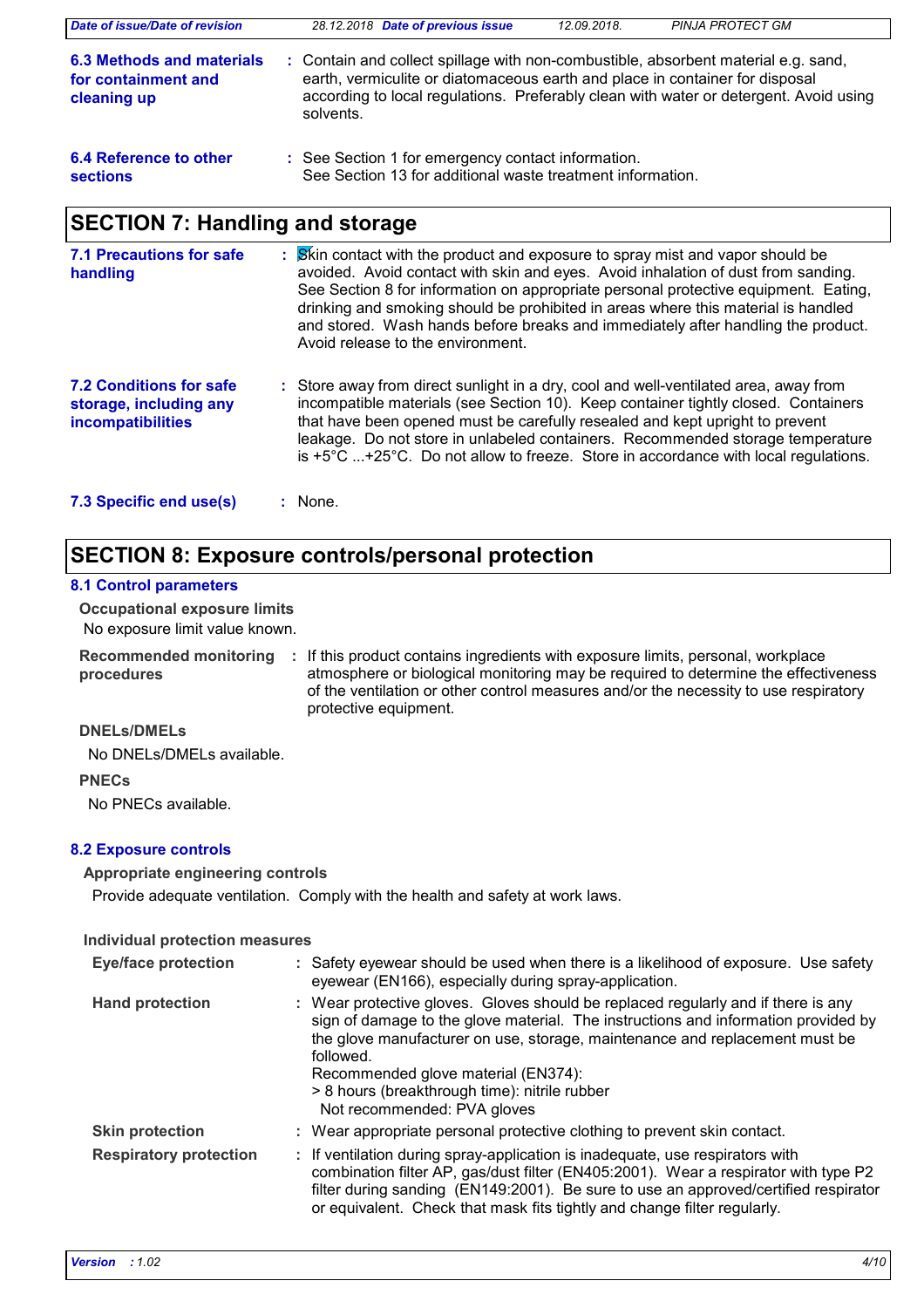| Date of issue/Date of revision                   | 28.12.2018 Date of previous issue                                                                                                                                                                                                                         | 12.09.2018. | PINJA PROTECT GM |  |
|--------------------------------------------------|-----------------------------------------------------------------------------------------------------------------------------------------------------------------------------------------------------------------------------------------------------------|-------------|------------------|--|
| <b>Environmental exposure</b><br><b>controls</b> | : For information regarding environmental protection measures, please refer to<br>section 13 for waste handling, section 7 for handling and storage and section 1.2<br>for relevant identified uses of the substance or mixture and uses advised against. |             |                  |  |

# **SECTION 9: Physical and chemical properties**

## **9.1 Information on basic physical and chemical properties**

| Appearance                                                 |                                                          |
|------------------------------------------------------------|----------------------------------------------------------|
| <b>Physical state</b>                                      | : Liquid.                                                |
| Color                                                      | : Coloured                                               |
| Odor                                                       | $:$ Mild.                                                |
| <b>Odor threshold</b>                                      | : Not relevant for the hazard assessment of the product. |
| рH                                                         | : Not relevant for the hazard assessment of the product. |
| <b>Melting point/freezing point</b>                        | : Not available.                                         |
| Initial boiling point and                                  | : Not available.                                         |
| boiling range                                              |                                                          |
| <b>Flash point</b>                                         | : >100 °C                                                |
| <b>Evaporation rate</b>                                    | : Not available.                                         |
| <b>Flammability (solid, gas)</b>                           | Not applicable. Product is a liquid.                     |
| <b>Upper/lower flammability or</b><br>explosive limits     | : Not available.                                         |
| Vapor pressure                                             | : Not available.                                         |
| Vapor density                                              | : Not available.                                         |
| <b>Density</b>                                             | : 1.2 to 1.3 g/cm <sup>3</sup>                           |
| Solubility(ies)                                            | Miscible in water.                                       |
| Partition coefficient: n-octanol/: Not available.<br>water |                                                          |
| <b>Auto-ignition temperature</b>                           | : Not available.                                         |
| <b>Decomposition temperature</b>                           | : Not relevant for the hazard assessment of the product. |
| <b>Viscosity</b>                                           | : Not relevant for the hazard assessment of the product. |
| <b>Explosive properties</b>                                | No explosive ingredients present.                        |
| <b>Oxidizing properties</b>                                | No oxidizing ingredients present.                        |

#### **9.2 Other information**

No additional information.

| <b>SECTION 10: Stability and reactivity</b>       |                                                                                                                                                               |  |  |
|---------------------------------------------------|---------------------------------------------------------------------------------------------------------------------------------------------------------------|--|--|
| <b>10.1 Reactivity</b>                            | $\therefore$ See Section 10.5.                                                                                                                                |  |  |
| <b>10.2 Chemical stability</b>                    | : Stable under recommended storage and handling conditions (see Section 7).                                                                                   |  |  |
| <b>10.3 Possibility of</b><br>hazardous reactions | : Under normal conditions of storage and use, hazardous reactions will not occur.                                                                             |  |  |
| <b>10.4 Conditions to avoid</b>                   | : Avoid extreme heat and freezing.                                                                                                                            |  |  |
| 10.5 Incompatible materials                       | : Keep away from the following materials to prevent strong exothermic reactions:<br>oxidizing agents<br>strong acids<br>strong alkalis                        |  |  |
| <b>10.6 Hazardous</b><br>decomposition products   | : When exposed to high temperatures, hazardous decomposition products may be<br>produced, such as carbon monoxide and dioxide, smoke, oxides of nitrogen etc. |  |  |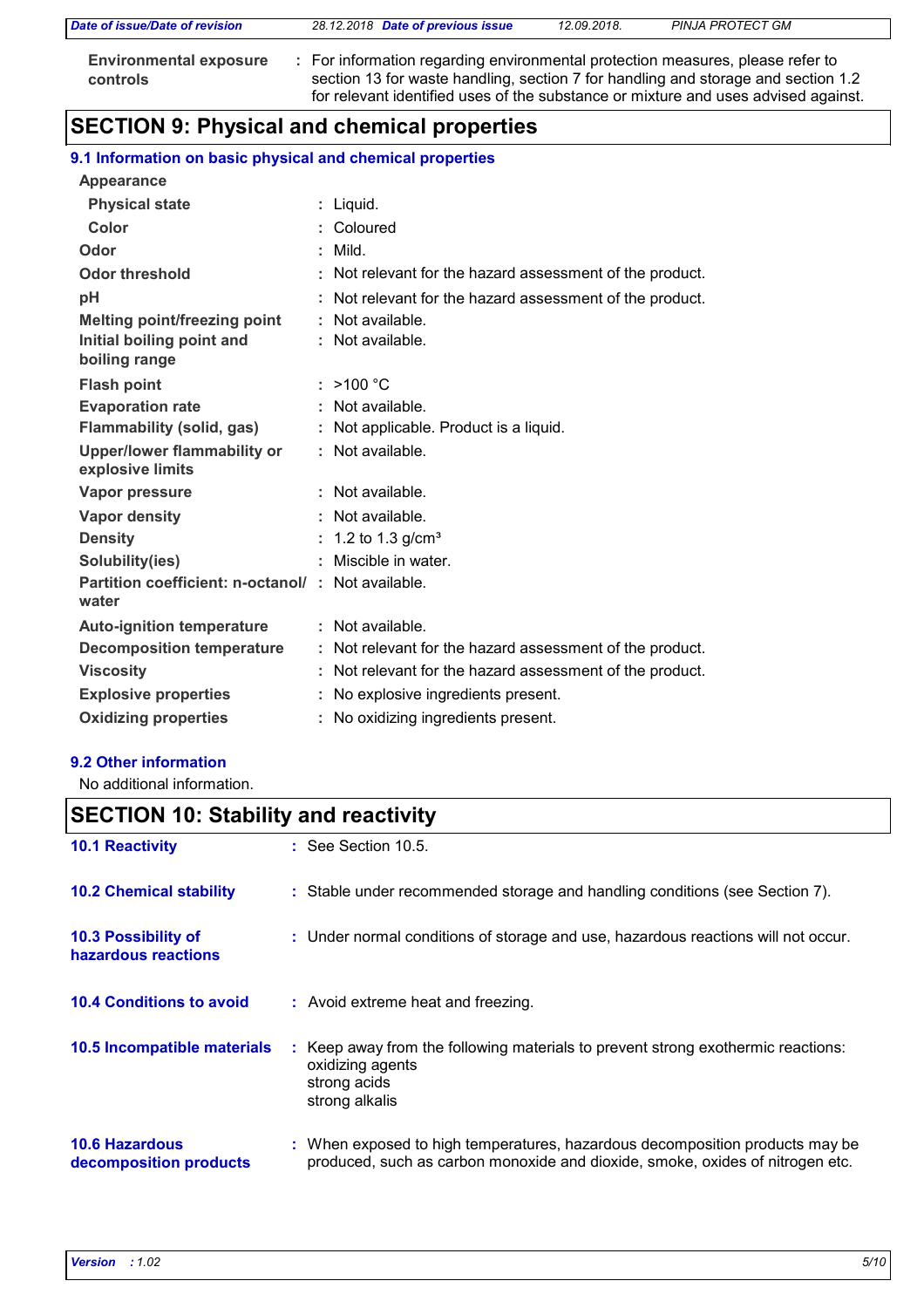## **SECTION 11: Toxicological information**

#### **11.1 Information on toxicological effects**

There is no testdata available on the product itself.

The product is not classified as hazardous according to Regulation (EC) 1272/2008 as amended.

Long term exposure to spray mist may produce respiratory tract irritation. Prolonged or repeated contact can defat the skin and lead to irritation, cracking and/or dermatitis.

#### **Acute toxicity**

| <b>Product/ingredient name</b>                                                                                                                                                  | <b>Result</b> | <b>Species</b> | <b>Dose</b> | <b>Exposure</b> |
|---------------------------------------------------------------------------------------------------------------------------------------------------------------------------------|---------------|----------------|-------------|-----------------|
| 3-iodo-2-propynyl<br>butylcarbamate (IPBC)                                                                                                                                      | LD50 Oral     | Rat            | 1470 mg/kg  |                 |
| 4,5-dichloro-2-octyl-2H-<br>isothiazol-3-one (DCOIT)                                                                                                                            | LD50 Oral     | Rat            | 1636 mg/kg  |                 |
| 1,2-benzisothiazol-3(2H)-<br>one (BIT)                                                                                                                                          | LD50 Oral     | Rat            | 1020 mg/kg  |                 |
| reaction mass of: 5-chloro-<br>2-methyl-4-isothiazolin-<br>3-one [EC no. 247-500-7]<br>and 2-methyl-2H-isothiazol-<br>3-one [EC no. 220-239-6] (3:<br>1) $(C(M)$ IT/MIT $(3:1)$ | LD50 Oral     | Rat            | 53 mg/kg    |                 |

Not classified.

**Irritation/Corrosion**

Not classified.

**Sensitization**

The product is not classified as sensitizing by skin contact, but it contains following preservatives or other biocides which may produce an allergic reaction:

1,2-benzisothiazol-3(2H)-one (BIT)

reaction mass of: 5-chloro-2-methyl-4-isothiazolin-3-one [EC no. 247-500-7] and 2-methyl-2H-isothiazol-3-one [EC no. 220-239-6] (3:1) (C(M)IT/MIT (3:1))

2-methyl-2H-isothiazol-3-one (MIT)

3-iodo-2-propynyl butylcarbamate (IPBC)

4,5-dichloro-2-octyl-2H-isothiazol-3-one (DCOIT)

**Mutagenicity** This paint contains 0,4-0,85% of a biocidal product for preservation of the film, with the active substance DCOIT. Sensitization tests (Buehler and in-vitro tests) performed with this biocidal product in aqueous media indicates it was non-sensitizing in aqueous paints in the present concentration and up to a concentration of 0,88%.

Not classified.

**Carcinogenicity**

Not classified.

**Reproductive toxicity**

Not classified.

**Teratogenicity**

Not classified.

**Specific target organ toxicity (single exposure)**

Not classified.

**Specific target organ toxicity (repeated exposure)**

Not classified.

**Aspiration hazard**

Not classified.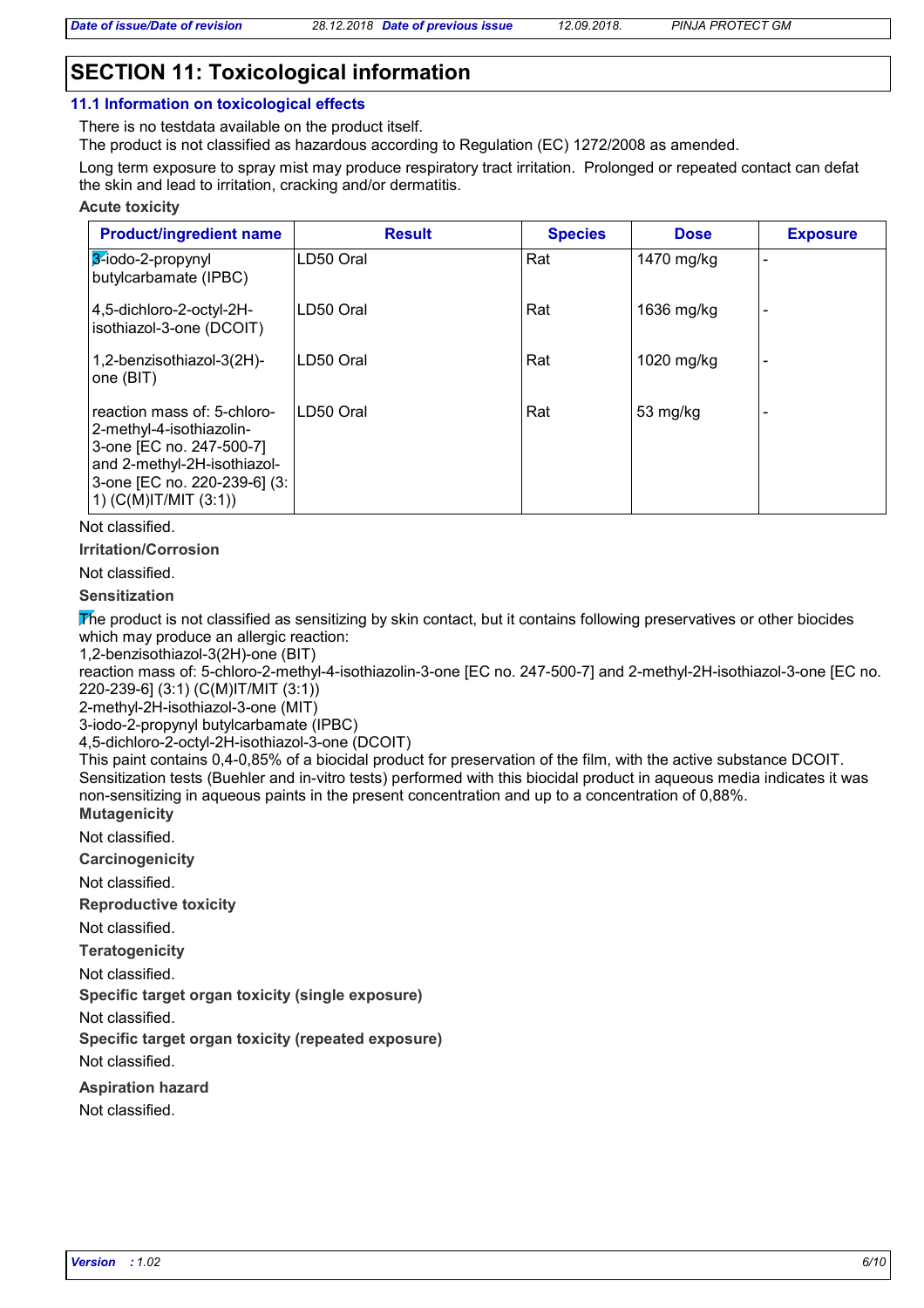*Date of issue/Date of revision 28.12.2018 Date of previous issue 12.09.2018. PINJA PROTECT GM*

## **SECTION 12: Ecological information**

Ecological testing has not been conducted on this product. Do not allow to enter drains, water courses or soil.

The product is classified as environmetally hazardous according to Regulation (EC) 1272/2008. Harmful to aquatic life with long lasting effects.

#### **12.1 Toxicity**

| <b>Product/ingredient name</b>                                                                                                                                              | <b>Result</b>                     | <b>Species</b>                             | <b>Exposure</b> |
|-----------------------------------------------------------------------------------------------------------------------------------------------------------------------------|-----------------------------------|--------------------------------------------|-----------------|
| 3-iodo-2-propynyl<br>butylcarbamate (IPBC)                                                                                                                                  | EC50 0.053 mg/l                   | Algae                                      | 72 hours        |
|                                                                                                                                                                             | EC50 0.16 mg/l                    | Daphnia                                    | 48 hours        |
|                                                                                                                                                                             | LC50 0.067 mg/l                   | Fish                                       | 96 hours        |
|                                                                                                                                                                             | NOEC 0.05 mg/l                    | Daphnia - Daphnia magna                    | 21 days         |
| 4,5-dichloro-2-octyl-2H-<br>isothiazol-3-one (DCOIT)                                                                                                                        | Acute EC50 0.003 mg/l Fresh water | Algae - Pseudokirchneriella<br>subcapitata | 72 hours        |
|                                                                                                                                                                             | Acute EC50 0.004 mg/l Fresh water | Daphnia - Daphnia magna -<br>Neonate       | 48 hours        |
| 1,2-benzisothiazol-3(2H)-<br>one (BIT)                                                                                                                                      | Acute EC50 0.36 mg/l              | Algae - Skeletonema costatum               | 72 hours        |
|                                                                                                                                                                             | Acute LC50 0.74 mg/l              | Fish                                       | 96 hours        |
| reaction mass of: 5-chloro-<br>2-methyl-4-isothiazolin-<br>3-one [EC no. 247-500-7]<br>and 2-methyl-2H-isothiazol-<br>3-one [EC no. 220-239-6] (3:<br>1) (C(M)IT/MIT (3:1)) | Acute EC50 0.379 mg/l             | Algae - Pseudokirchneriella<br>subcapitata | 72 hours        |
|                                                                                                                                                                             | Acute EC50 0.16 mg/l              | Daphnia - Daphnia magna                    | 48 hours        |
|                                                                                                                                                                             | Acute LC50 0.19 mg/l              | Fish - Oncorhynchus mykiss                 | 96 hours        |
|                                                                                                                                                                             | Chronic NOEC 0.0012 mg/l          | Algae - Pseudokirchneriella<br>subcapitata | 72 hours        |
|                                                                                                                                                                             | Chronic NOEC 0.004 mg/l           | Daphnia - Daphnia magna                    | 21 days         |

#### **12.2 Persistence and degradability**

| <b>Product/ingredient name</b>                                                                                                                                                       | <b>Aquatic half-life</b> | <b>Photolysis</b> | <b>Biodegradability</b> |
|--------------------------------------------------------------------------------------------------------------------------------------------------------------------------------------|--------------------------|-------------------|-------------------------|
| <b>Exection mass of: 5-chloro-</b><br>2-methyl-4-isothiazolin-<br>3-one [EC no. 247-500-7]<br>and 2-methyl-2H-isothiazol-<br>3-one [EC no. 220-239-6] (3:<br>1) $(C(M)IT/MIT (3:1))$ |                          |                   | <b>Readily</b>          |

#### **12.3 Bioaccumulative potential**

**:** No specific data.

#### **12.4 Mobility in soil**

**Soil/water partition coefficient (KOC)**

**:** Not available.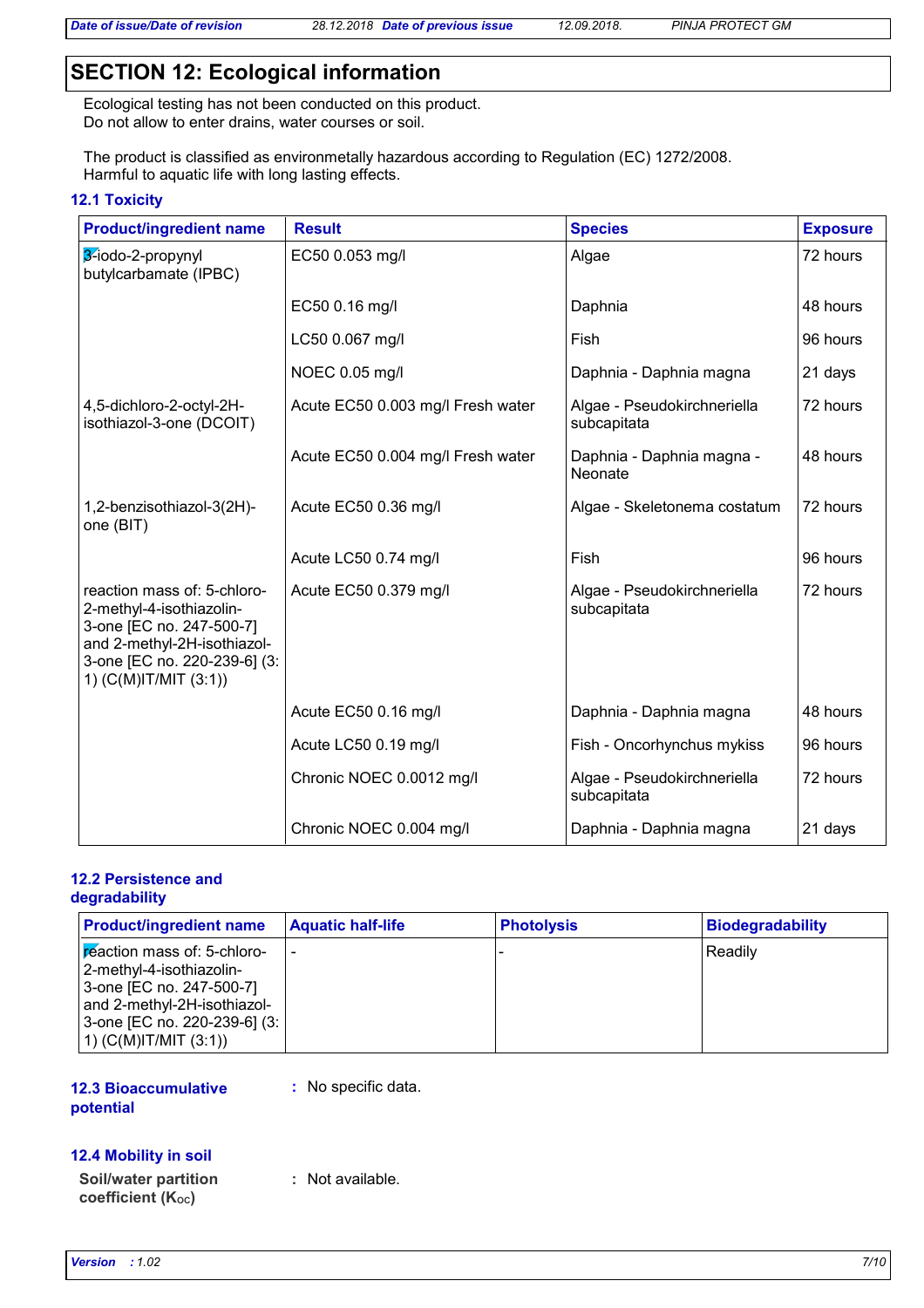| Date of issue/Date of revision          | 28.12.2018 Date of previous issue | 12.09.2018. | <b>PINJA PROTECT GM</b> |
|-----------------------------------------|-----------------------------------|-------------|-------------------------|
| <b>Mobility</b>                         | Not available.                    |             |                         |
| 12.5 Results of PBT and vPvB assessment |                                   |             |                         |
| <b>PBT</b>                              | : Not applicable.                 |             |                         |
| <b>vPvB</b>                             | : Not applicable.                 |             |                         |

| 12.6 Other adverse effects |  | Not available. |
|----------------------------|--|----------------|
|----------------------------|--|----------------|

## **SECTION 13: Disposal considerations**

## **13.1 Waste treatment methods**

#### **Product**

**Methods of disposal :**

Gather residues into waste containers. Liquid residue and cleaning liquids are hazardous waste and must not be emptied into drains or sewage system, but handled in accordance with national regulations. Product residues should be left at special companies which have permission for gathering this kind of wastes.

**European waste catalogue (EWC)**

| Waste code                                                                                                                                                                                                   | <b>Waste designation</b>                                                                                                                            |  |  |
|--------------------------------------------------------------------------------------------------------------------------------------------------------------------------------------------------------------|-----------------------------------------------------------------------------------------------------------------------------------------------------|--|--|
| 08 01 11*<br>08 01 12                                                                                                                                                                                        | waste paint and varnish containing organic solvents or other hazardous substances<br>waste paint and varnish other than those mentioned in 08 01 11 |  |  |
| If this product is mixed with other wastes, the original waste product code may no longer apply and the appropriate<br>code should be assigned. For further information, contact your local waste authority. |                                                                                                                                                     |  |  |
| Packaging                                                                                                                                                                                                    |                                                                                                                                                     |  |  |

#### **Methods of disposal :** Empty packaging should be recycled or disposed of in accordance with national regulations.

**Special precautions :**

: No additional information.

# **SECTION 14: Transport information**

This product is not regulated for carriage according to ADR/RID, IMDG, IATA.

|                                                | <b>ADR/RID</b>           | <b>IMDG</b>              | <b>IATA</b>    |
|------------------------------------------------|--------------------------|--------------------------|----------------|
| 14.1 UN number                                 | Not regulated.           | Not regulated.           | Not regulated. |
| 14.2 UN proper<br>shipping name                | $\blacksquare$           | $\overline{\phantom{a}}$ |                |
| <b>14.3 Transport</b><br>hazard class(es)      | $\overline{\phantom{a}}$ | $\overline{\phantom{a}}$ |                |
| 14.4 Packing<br>group                          |                          | $\qquad \qquad$          |                |
| 14.5<br><b>Environmental</b><br><b>hazards</b> | No.                      | No.                      | No.            |

**user**

**14.6 Special precautions for : Transport within user's premises: always transport in closed containers that are** upright and secure. Ensure that persons transporting the product know what to do in the event of an accident or spillage.

**14.7 Transport in bulk according to Annex II of MARPOL and the IBC Code** **:** Not available.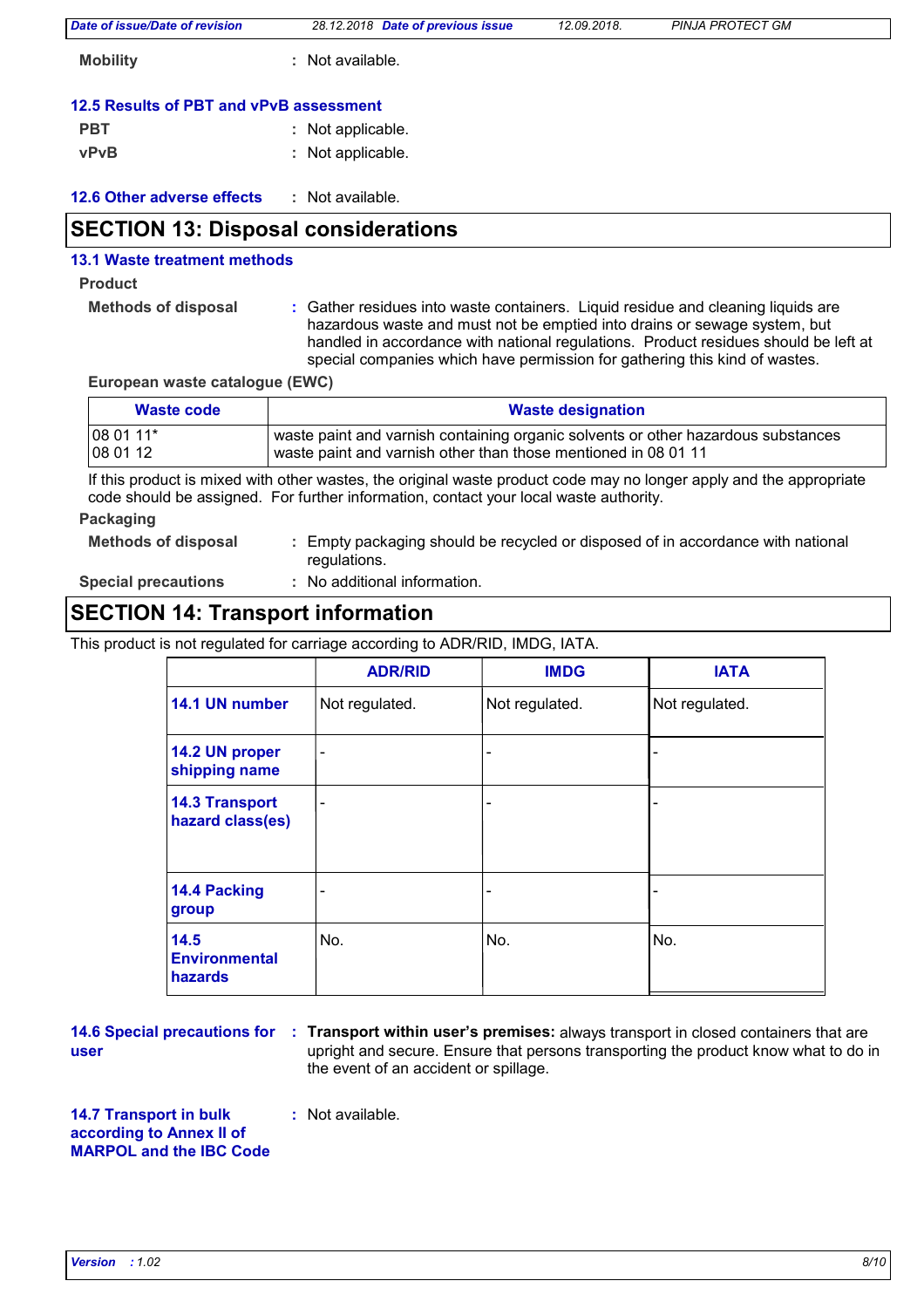*Date of issue/Date of revision 28.12.2018 Date of previous issue 12.09.2018. PINJA PROTECT GM*

## **SECTION 15: Regulatory information**

|                                          |                                                                                                | 15.1 Safety, health and environmental regulations/legislation specific for the substance or mixture       |  |  |  |  |
|------------------------------------------|------------------------------------------------------------------------------------------------|-----------------------------------------------------------------------------------------------------------|--|--|--|--|
| EU Regulation (EC) No. 1907/2006 (REACH) |                                                                                                |                                                                                                           |  |  |  |  |
| <b>Other EU regulations</b>              |                                                                                                |                                                                                                           |  |  |  |  |
| <b>Europe inventory</b>                  | : Not determined.                                                                              |                                                                                                           |  |  |  |  |
| <b>VOC Directive</b>                     | : This product is in scope of Directive 2004/42/CE.                                            |                                                                                                           |  |  |  |  |
| <b>15.2 Chemical Safety</b>              |                                                                                                | : This product contains substances for which Chemical Safety Assessments are still                        |  |  |  |  |
| <b>Assessment</b>                        | required.                                                                                      |                                                                                                           |  |  |  |  |
| <b>SECTION 16: Other information</b>     |                                                                                                |                                                                                                           |  |  |  |  |
|                                          | $\nabla$ Indicates information that has changed from previously issued version.                |                                                                                                           |  |  |  |  |
| <b>Abbreviations and</b>                 | $:$ ATE = Acute Toxicity Estimate                                                              | CLP = Classification, Labelling and Packaging Regulation [Regulation (EC) No.                             |  |  |  |  |
| acronyms                                 | 1272/2008]                                                                                     |                                                                                                           |  |  |  |  |
|                                          | <b>DMEL = Derived Minimal Effect Level</b>                                                     |                                                                                                           |  |  |  |  |
|                                          | DNEL = Derived No Effect Level                                                                 |                                                                                                           |  |  |  |  |
|                                          | EUH statement = CLP-specific Hazard statement                                                  |                                                                                                           |  |  |  |  |
|                                          | PBT = Persistent, Bioaccumulative and Toxic<br><b>PNEC = Predicted No Effect Concentration</b> |                                                                                                           |  |  |  |  |
|                                          | <b>RRN = REACH Registration Number</b>                                                         |                                                                                                           |  |  |  |  |
|                                          | vPvB = Very Persistent and Very Bioaccumulative                                                |                                                                                                           |  |  |  |  |
|                                          |                                                                                                | Procedure used to derive the classification according to Regulation (EC) No. 1272/2008 [CLP/GHS]          |  |  |  |  |
|                                          | <b>Classification</b>                                                                          | <b>Justification</b>                                                                                      |  |  |  |  |
| Aquatic Chronic 3, H412                  |                                                                                                | Calculation method                                                                                        |  |  |  |  |
|                                          |                                                                                                |                                                                                                           |  |  |  |  |
| <b>Full text of abbreviated H</b>        | Toxic if swallowed.<br>: H301                                                                  |                                                                                                           |  |  |  |  |
| statements                               | H302<br>Harmful if swallowed.                                                                  |                                                                                                           |  |  |  |  |
|                                          | H311<br>Toxic in contact with skin.                                                            |                                                                                                           |  |  |  |  |
|                                          | H312<br>Harmful in contact with skin.                                                          |                                                                                                           |  |  |  |  |
|                                          | H314<br>Causes severe skin burns and eye damage.                                               |                                                                                                           |  |  |  |  |
|                                          | H315<br>Causes skin irritation.<br>H317<br>May cause an allergic skin reaction.                |                                                                                                           |  |  |  |  |
|                                          | H318                                                                                           |                                                                                                           |  |  |  |  |
|                                          | Causes serious eye damage.<br>H330<br>Fatal if inhaled.                                        |                                                                                                           |  |  |  |  |
|                                          | H331<br>Toxic if inhaled.                                                                      |                                                                                                           |  |  |  |  |
|                                          | H335<br>May cause respiratory irritation.                                                      |                                                                                                           |  |  |  |  |
|                                          | Causes damage to organs through prolonged or repeated exposure.<br>H372                        |                                                                                                           |  |  |  |  |
|                                          |                                                                                                | H400<br>Very toxic to aquatic life.                                                                       |  |  |  |  |
|                                          | H410<br>H411                                                                                   | Very toxic to aquatic life with long lasting effects.<br>Toxic to aquatic life with long lasting effects. |  |  |  |  |
|                                          | H412                                                                                           | Harmful to aquatic life with long lasting effects.                                                        |  |  |  |  |
| <b>Full text of classifications</b>      | : Acute Tox. 2, H330                                                                           | <b>ACUTE TOXICITY (inhalation) - Category 2</b>                                                           |  |  |  |  |
| [CLP/GHS]                                | Acute Tox. 3, H301                                                                             | <b>ACUTE TOXICITY (oral) - Category 3</b>                                                                 |  |  |  |  |
|                                          | Acute Tox. 3, H311                                                                             | <b>ACUTE TOXICITY (dermal) - Category 3</b>                                                               |  |  |  |  |
|                                          | Acute Tox. 3, H331                                                                             | <b>ACUTE TOXICITY (inhalation) - Category 3</b>                                                           |  |  |  |  |
|                                          | Acute Tox. 4, H302                                                                             | <b>ACUTE TOXICITY (oral) - Category 4</b>                                                                 |  |  |  |  |
|                                          | Acute Tox. 4, H312<br>Aquatic Acute 1, H400                                                    | <b>ACUTE TOXICITY (dermal) - Category 4</b><br><b>AQUATIC HAZARD (ACUTE) - Category 1</b>                 |  |  |  |  |
|                                          | Aquatic Chronic 1, H410                                                                        | AQUATIC HAZARD (LONG-TERM) - Category 1                                                                   |  |  |  |  |
|                                          | Aquatic Chronic 2, H411                                                                        | AQUATIC HAZARD (LONG-TERM) - Category 2                                                                   |  |  |  |  |
|                                          | Aquatic Chronic 3, H412                                                                        | AQUATIC HAZARD (LONG-TERM) - Category 3                                                                   |  |  |  |  |
|                                          | Eye Dam. 1, H318                                                                               | SERIOUS EYE DAMAGE/ EYE IRRITATION - Category 1                                                           |  |  |  |  |
|                                          | Skin Corr. 1B, H314                                                                            | SKIN CORROSION/IRRITATION - Category 1B                                                                   |  |  |  |  |
|                                          | Skin Corr. 1C, H314                                                                            | SKIN CORROSION/IRRITATION - Category 1C                                                                   |  |  |  |  |
|                                          | Skin Irrit. 2, H315<br>Skin Sens. 1, H317                                                      | SKIN CORROSION/IRRITATION - Category 2<br>SKIN SENSITIZATION - Category 1                                 |  |  |  |  |
|                                          | Skin Sens. 1A, H317                                                                            | SKIN SENSITIZATION - Category 1A                                                                          |  |  |  |  |
|                                          | STOT RE 1, H372                                                                                | SPECIFIC TARGET ORGAN TOXICITY (REPEATED                                                                  |  |  |  |  |
|                                          |                                                                                                | EXPOSURE) - Category 1                                                                                    |  |  |  |  |
|                                          | STOT SE 3, H335                                                                                | SPECIFIC TARGET ORGAN TOXICITY (SINGLE                                                                    |  |  |  |  |

EXPOSURE) (Respiratory tract irritation) - Category 3